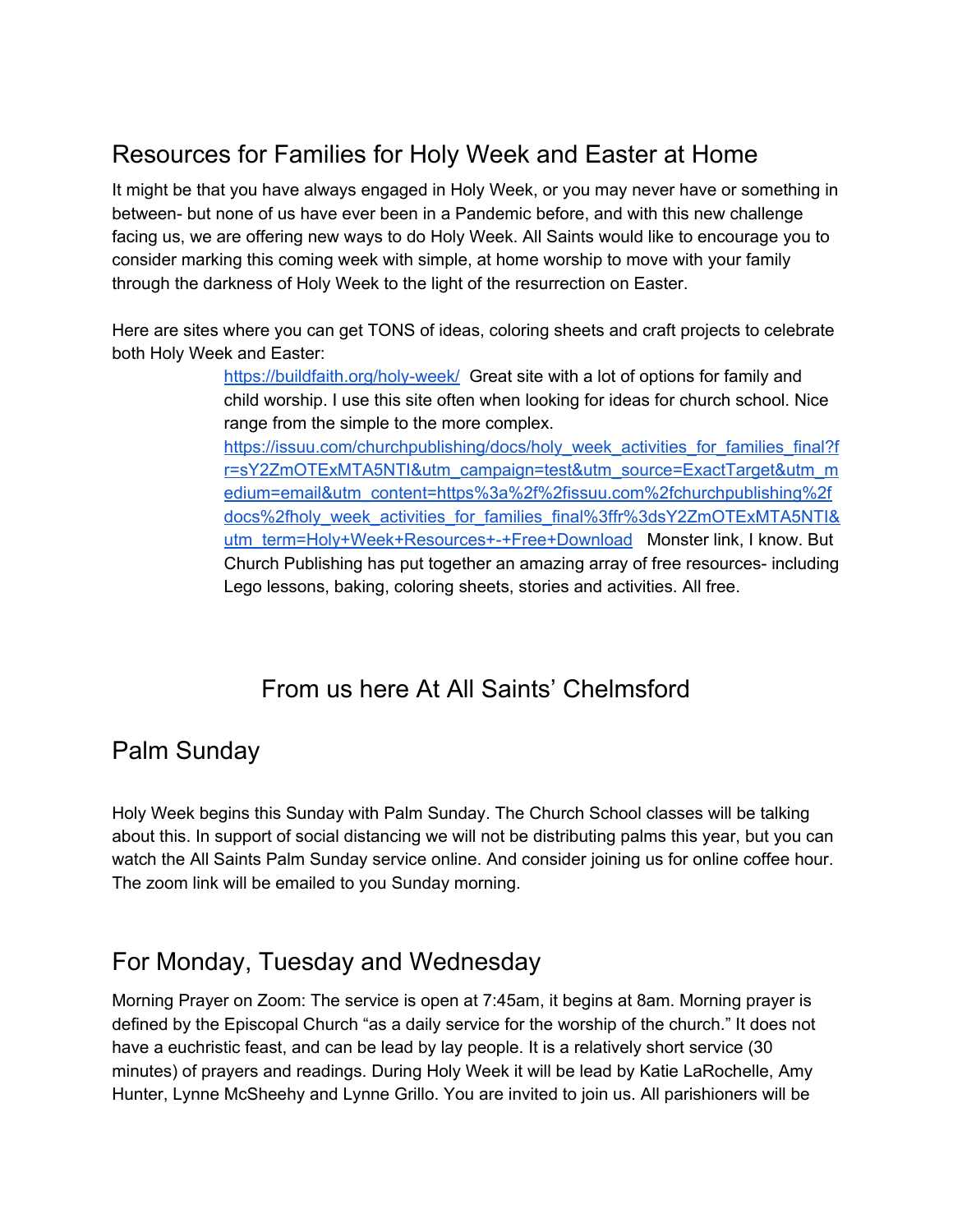muted, so it is no problem if your house is crazy busy and loud, you can join us in peaceful prayer each morning.

Join Zoom Meeting <https://zoom.us/j/632997874?pwd=K2xkd1IrN0dpWU10T3pNSG9xeVFDZz09>

#### For Maundy Thursday:

Maundy Thursday will have a service posted on the All Saints' Website. I encourage you to watch. Here is a simple idea to try at home:

Hand Washing Prayer:

#### <https://www.barefoottheology.com/2020/03/19/at-home-worship/>

Preparation [In times of pandemic/epidemic] Provided by The Rev. Josephine Robertson, All Saints Episcopal Church, Bellevue, WA and the Rev. Joseph Peters-Mathews, St. Hilda St. Patrick, Edmonds, WA. This prayer is a very elegant attempt to protect a ritual hand-washing from antiseptic / self-protective associations and link it explicitly to the second commandment and to Jesus' care for the vulnerable. One may ponder whether it succeeds or whether hand-washing would better occur outside the rite. – Dr. James Farwell

Leader: We begin by washing, as we were washed in our baptism. We cleanse our hands as we were cleansed in the waters of new birth. We do this not because we are afraid, but because we were commanded to love, and to cleanse our hands, and gather in spirit, is how we love the vulnerable, whom Jesus loved. May we be instruments of love. May the sacrifices we make be for the good of our human family near and far. Each person present then washes their hands thoroughly with soap and water. Once washed each should help with setting the table as they are able. Leader: Blessed be our God.

All: For ever and ever. Amen. ….

#### Good Friday

There are two very different services available from All Saints on Good Friday. Traditionally we have had a noon day service of the veneration of the cross. This year that service will be recorded and available on the website. In the evening, at 7pm, we will hold a live Zoom service, which you can join- to watch the Stations of the Cross as created by our youth in the Upper